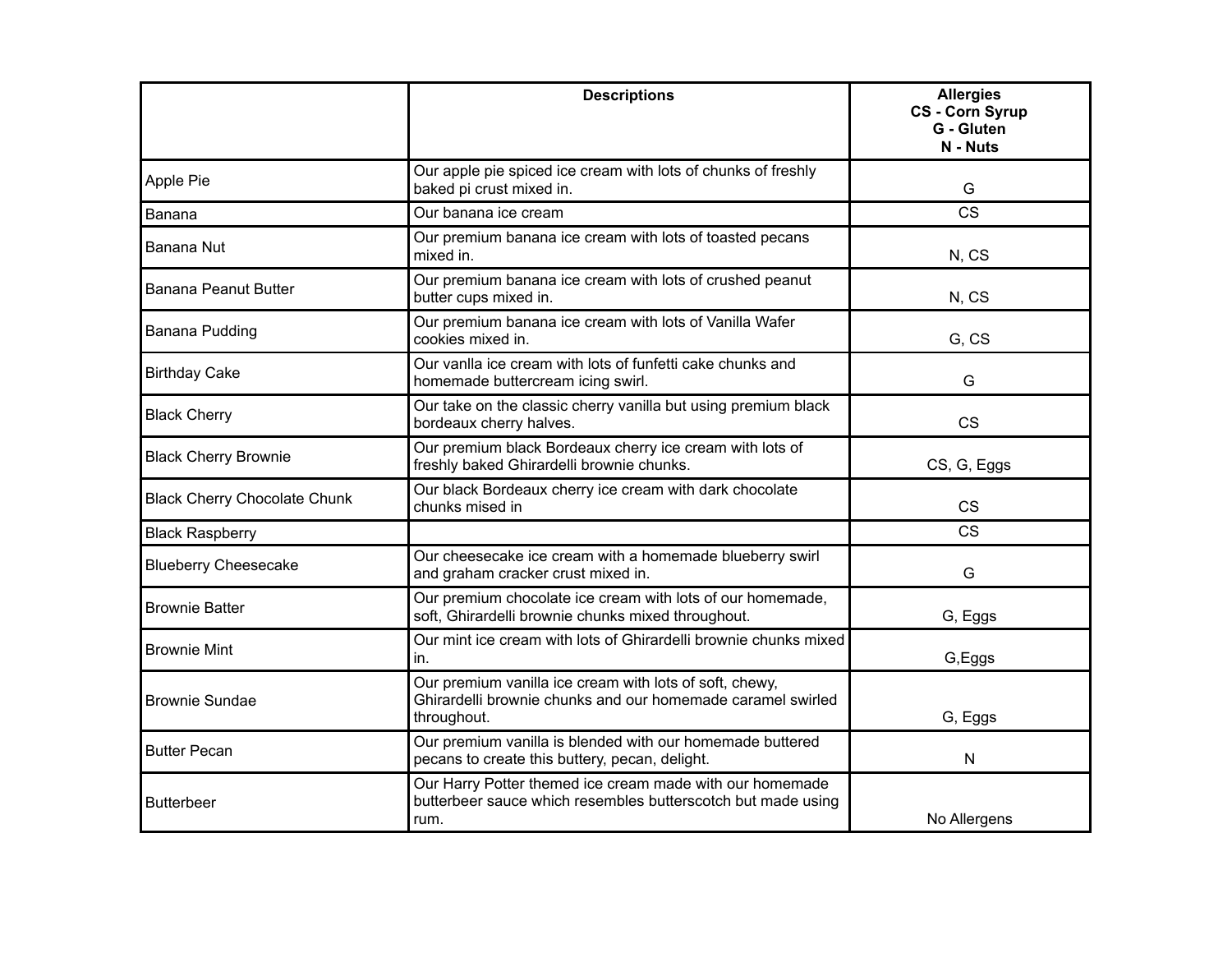| <b>Cake Batter</b>               | Our premium cake batter ice cream (made with cake ingredients<br>without the eggs and oil) and rainbow sprinkles mixed in. It<br>tastes like it's fresh from the mixing bowl! | G            |
|----------------------------------|-------------------------------------------------------------------------------------------------------------------------------------------------------------------------------|--------------|
| Caramel Apple Cheesecake         | Our apple cheesecake ice cream with a homemade caramel<br>swirl and graham cracker crust mixed in.                                                                            | G            |
| Cherry Bomb                      | Our sweetened tart cherry ice cream with toasted almond slices<br>and dark chocolate chunks                                                                                   | N            |
| <b>Cherry Cheesecake</b>         | Our cheesecake ice cream with homemade tart swirl mixed<br>throughout                                                                                                         | G,           |
| <b>Cherry Nut</b>                | Our premium black Bordeaux cherry ice cream with lots of<br>roasted pecans mixed throughout.                                                                                  | N            |
| Chocolate                        |                                                                                                                                                                               | No Allergens |
| Chocolate Chip Cookie Dough      | Our premium vanilla ice cream with lots of soft, chewy,<br>chocolate chip cookie dough bites and dark chocolate chunks<br>mixed throughout.                                   | G, CS        |
| <b>Chocolate Chip Extreme</b>    | Our vanilla ice cream with dark chocolate, milk chocolate, and<br>white chocolate chunks.                                                                                     | No Allergens |
| <b>Chocolate Covered Pretzel</b> | Our chocolate ice cream with our homemade buttered pretzels<br>and milk chocolate chunks.                                                                                     | G            |
| Chocolate Oreo                   | Our premium chocolate ice cream with lots of Oreo cookie<br>pieces mixed throughout.                                                                                          | G            |
| <b>Chocolate Peanut Butter</b>   | Our premium chocolate peanut butter ice cream with added<br>chunks of peanut butter cups mixed throughout.                                                                    | N            |
| <b>Christmas Cookie</b>          | Our premium sugar cookie ice cream with lots of homemade<br>holiday sugar cookie chunks, holiday sprinkles, and buttercream<br>frosting swirled throughout.                   | G, Eggs      |
| Cinco de Mayo                    | Our premium chocolate ice cream made with Ancho Chili<br>powder to give it a unique smokiness without adding heat.                                                            | No Allergens |
| Cinnamon Brown Sugar             | Our cinnamon and brown sugar ice cream with chunks of our<br>cinnamon brown sugar crumble mixed in                                                                            | No Allergens |
| Coconut Almond Chocolate Chunk   | Our premium coconut ice cream with lots of toasted almond<br>slices, shredded coconut, and dark chocolate chunks.                                                             | N            |
| Coconut Pie                      | Our premium coconut ice cream with lots of baked, flaky, pie<br>crust mixed in.                                                                                               | G            |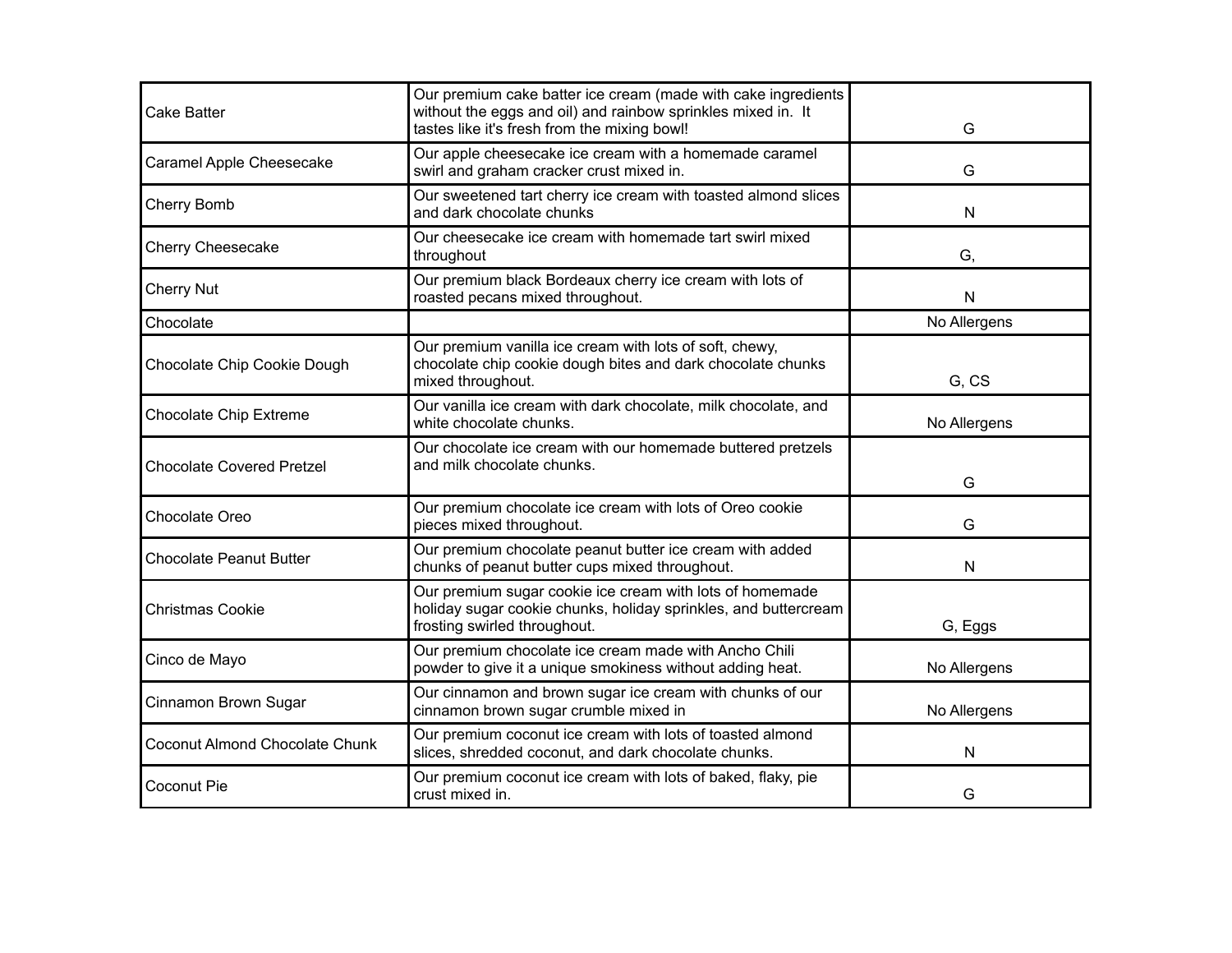| <b>Cookie Monster</b>          | Cookie Monster's favorite ice cream! It's our premium vanilla<br>colored blue with lots of chocolate chip cookie chunks and Oreo<br>cookie chunks mixed throughout. | G            |
|--------------------------------|---------------------------------------------------------------------------------------------------------------------------------------------------------------------|--------------|
| Cookies & Cream                | Our vanilla ice cream with Oreo cookies mixed in.                                                                                                                   | G.CS         |
| Cow Patty                      | It's our chocolate peppermint ice cream with Andes Mint pieces<br>mixed throughout.                                                                                 | No Allergens |
| Cow Tracks                     | Our vanilla ice cream with crushed Reese's peanut butter cups<br>and dark chocolate sauce swirled throughout                                                        | N            |
| Cranberry White Chocolate      | Our premium vanilla ice cream with lots of Ghirardelli white<br>chocolate chunks and our homemade cranberry sauce swirled<br>throughout.                            | No Allergens |
| Death by Chocolate             | Our premium chocolate ice cream with our death by chocolate<br>sauce, Ghirardelli triple chocolate brownie chunks, and dark<br>chocolate chunks mixed in.           | G, Eggs      |
| Dirty Brownie                  | Our premium chocolate ice cream with lots of Ghirardelli<br>brownie chunks, chocolate chip cookie dough bites, and Oreo<br>cookie chunks mixed throughout.          | G, Eggs      |
| Eggnog                         | Our ice cream version of the classic holiday drink.                                                                                                                 | CS, eggs     |
| Fresh Banana                   | A truly homemade banana ice cream using bananas pureed at<br>peak ripeness. Puréed                                                                                  | No Allergens |
| Fresh Peach                    | Our premium fresh peach ice cream is made using our very own<br>orchard peaches to create a summertime favorite!                                                    | <b>CS</b>    |
| Fresh Strawberry               | Our premium strawberry ice cream made with locally grown<br>strawberries.                                                                                           |              |
| Frozen Hot Chocolate           | Our premium hot chocolate ice cream with lots of mini<br>marshmallows mixed in.                                                                                     | <b>CS</b>    |
| German Chocolate Cake          | Our premium chocolate ice cream with German chocolate cake<br>chunks and German chocolate icing swirled throughout.                                                 | G, N         |
| <b>Gingerbread Cookie</b>      | Our molasses infused ice cream with chunks of homemade<br>gingerbread cookies and buttercream frosting swirl                                                        | G, Eggs      |
| Grapenut                       | Our premium vanilla ice cream made with lots of Grapenut<br>cereal. It's a Shenandoah Valley favorite!                                                              | G            |
| <b>Heavenly Coconut Cookie</b> | Our premium coconut ice cream with lots of shortbread cookie<br>pieces, toasted coconut flakes, and our homemade caramel<br>swirled throughout.                     | G, CS        |
| Java Chip                      | Our premium coffee ice cream with lots of dark chocolate<br>chunks.                                                                                                 | No Allergens |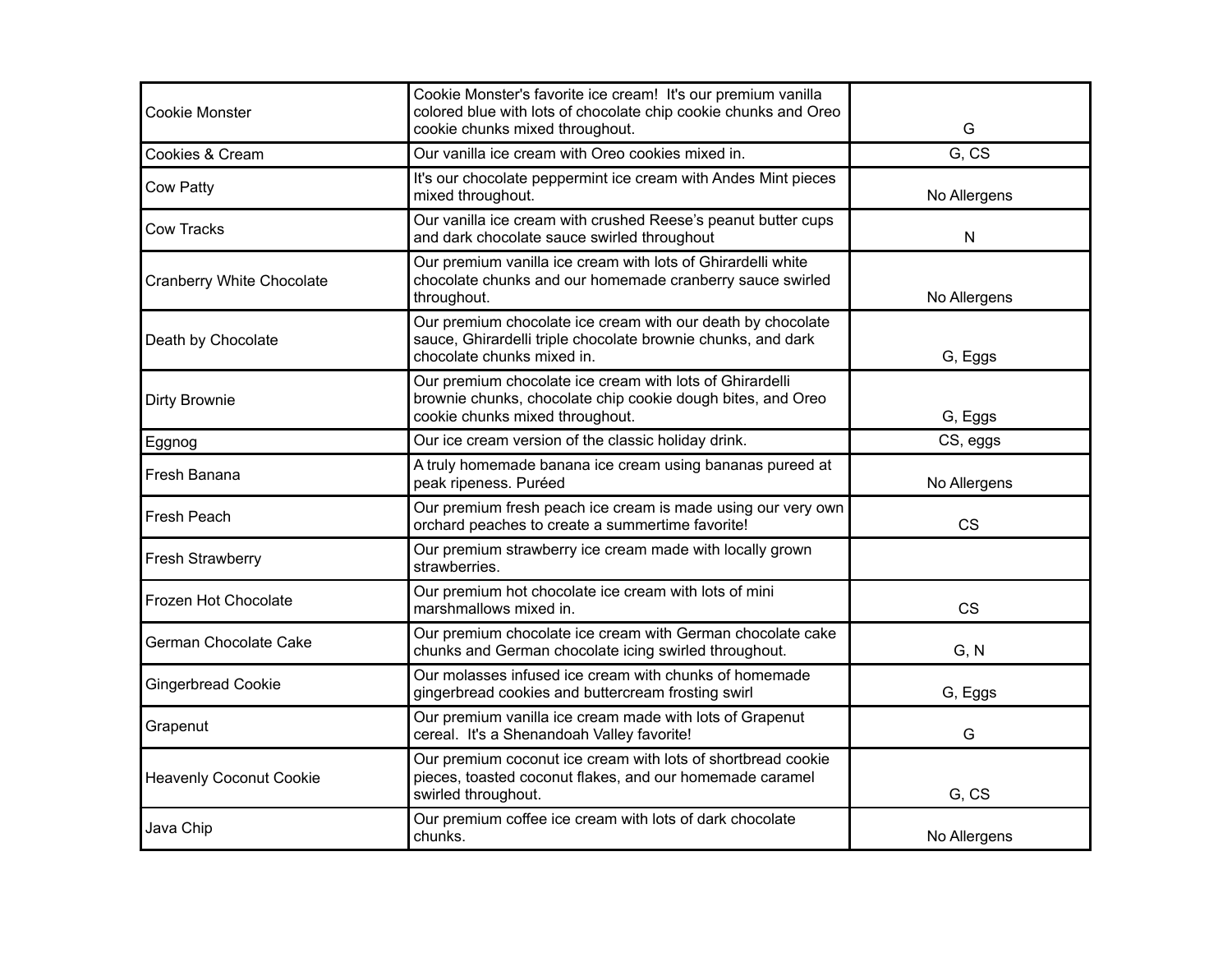| Java Cookies & Cream         | Our premium coffee ice cream with lots of Oreo cookie pieces<br>mixed in.                                                                            | G            |
|------------------------------|------------------------------------------------------------------------------------------------------------------------------------------------------|--------------|
| Java Extreme                 | Our premium coffee ice cream with lots of Oreo cookie chunks<br>and chocolate chip cookie dough bites mixed throughout.                              | G            |
| Java Toffee                  | Our coffee ice cream with lots of toffee bits mixed in (contains<br>almonds)                                                                         | $\mathsf{N}$ |
| Key Lime Pie                 | Our key lime ice cream with baked graham cracker crust pieces<br>mixed in.                                                                           | G            |
| Lemon Bar                    | Our all natural lemon ice cream with homemade lemon swirl and<br>shortbread cookie pieces.                                                           | G,           |
| Maple Walnut                 | Our premium maple ice cream (made with Valley maple syrup)<br>with lots of roasted walnuts mixed in.                                                 | $\mathsf{N}$ |
| <b>Milk and Cookies</b>      | Our sweet cream ice cream with lots of chunks of chocolate chip<br>cookies mixed throughout.                                                         | G, Eggs      |
| Mint Chip                    | Our green mint ice cream with dark chocolate chunks mixed in.                                                                                        | No Allergens |
| <b>MINT OREO</b>             | Our premium green mint ice cream with lots of crushed Oreo<br>cookie pieces mixed throughout.                                                        | G, CS        |
| Orange Dream                 | Our premium vanilla ice cream with an bold orange Italian ice<br>swirled throughout.                                                                 | <b>CS</b>    |
| Peanut Butter & Jelly        | Our peanut butter ice cream with locally grown, Concord grape<br>swirl                                                                               | $\mathsf{N}$ |
| <b>Peanut Butter Brownie</b> | Our peanut butter ice cream loaded with lots of freshly baked<br>chunks of Ghirardelli brownies.                                                     | N, G, Eggs   |
| <b>Peanut Butter Crunch</b>  | Our vanilla ice cream with a peanut butter swirl and crushed<br>Nutter Butter cookies mixed in                                                       | G, N         |
| <b>Peanut Butter Extreme</b> | Our premium peanut butter ice cream with peanut butter swirl<br>and crushed Reese's peanut butter cups mixed in.                                     | $\mathsf{N}$ |
| <b>Peanut Butter Oreo</b>    | Our premium peanut butter ice cream with lots of Oreo cookie<br>pieces mixed in.                                                                     | N, G         |
| Peppermint Bark              | Our premium peppermint ice cream (made with crushed candy<br>canes) and loaded with Ghirardelli white chocolate chunks and<br>dark chocolate chunks. | <b>CS</b>    |
| Peppermint Brownie           | Our peppermint ice cream (made with crushed candy canes)<br>and loaded with Ghirardelli brownie chunks                                               | G, Eggs      |
| Pineapple Upside Down Cake   | Our yellow cake ice cream with candied pineapple and<br>maraschino cherry pieces                                                                     | G            |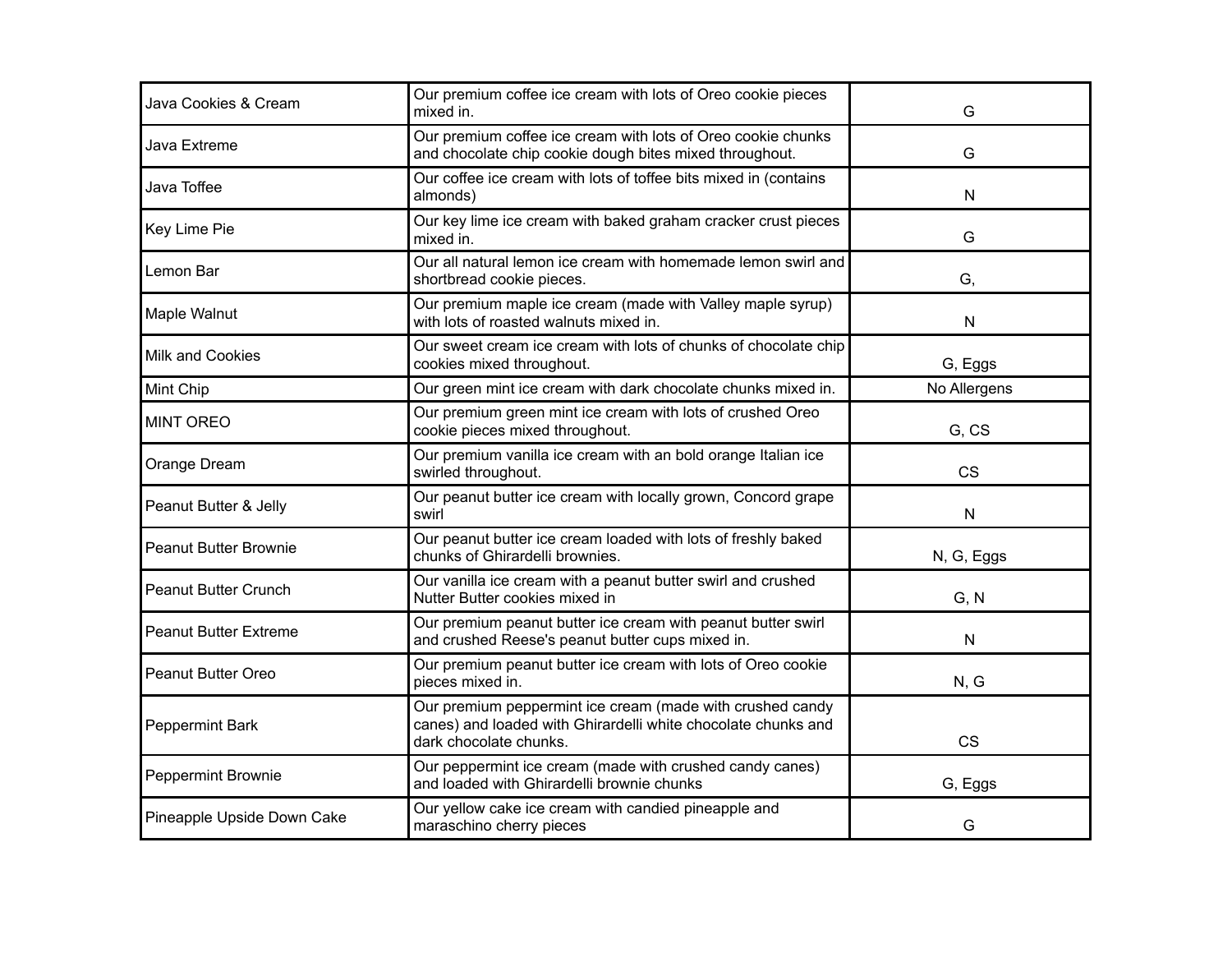| Pistachio                      | Our premium pistachio ice cream with lots of chopped, roasted,<br>pistachios mixed in.                                                                                           | N            |
|--------------------------------|----------------------------------------------------------------------------------------------------------------------------------------------------------------------------------|--------------|
| Pumpkin Pie                    | Our pumpkin puree spiced ice cream with chunks of freshly<br>baked pie crust mixed in                                                                                            | G            |
| Raspberry Cheesecake           | Our premium cream cheese ice cream with lots of red raspberry<br>sauce swirled throughout and sweet graham cracker crust<br>pieces mixed in.                                     | G            |
| Red Raspberry Swirl            | Our premium vanilla with our homemade red raspberry swirl and<br>dark chocolate chunks.                                                                                          |              |
| <b>Red Velvet Cake</b>         | Our premium vanilla ice cream with lots of homemade red velvet<br>cake chunks and our homemade cream cheese frosting swirled<br>throughout.                                      | G            |
| <b>Rum Raisin</b>              | Our rum spiced ice cream with plump raisins mixed in.                                                                                                                            | No Allergens |
| Salted Caramel Chocoalte Chunk | Our premium vanilla with lots of dark chocolate chunks and our<br>homemade caramel sauce swirled throughout.                                                                     |              |
| <b>Salted Caramel Pretzel</b>  | Our vanilla ice cream with lots of homemade buttered pretzel<br>pieces and caramel swirl                                                                                         | G,           |
| Smiley's Supreme (Rocky Road)  | Our take on the classic Rocky Road in which we use our<br>premium chocolate ice cream and load it with mini<br>marshmallows, dark chocolate chunks, and roasted pecan<br>pieces. | N, CS        |
| Smores                         | Our premium chocolate ice cream with lots of mini<br>marshmallows, crushed graham crackers, and chocolate<br>chunks.                                                             | G, CS        |
| <b>Strawberry Brownie</b>      | Our premium strawberry ice cream with lots of Ghirardelli<br>brownie chunks mixed throughout.                                                                                    | G, Eggs      |
| <b>Strawberry Cheesecake</b>   | Our premium cream cheese ice cream base with strawberry<br>sauce swirled throughout and lots of sweet graham cracker<br>crust pieces mixed in.                                   | G            |
| Strawberry Golden Oreo         | Our premium strawberry ice cream with lots of Golden Oreo<br>cookie chunks mixed throughout.                                                                                     | G, CS        |
| <b>Strawberry Pretzel</b>      | Our premium cream cheese ice cream with lots of homemade<br>strawberry sauce swirled throughout and chunks of sweetened<br>pretzel topping mixed in.                             | G            |
| <b>Thin Mint</b>               | Our white mint ice cream with lots of crushed Thin Mint girl<br>scout cookies mixed in.                                                                                          | G, CS        |